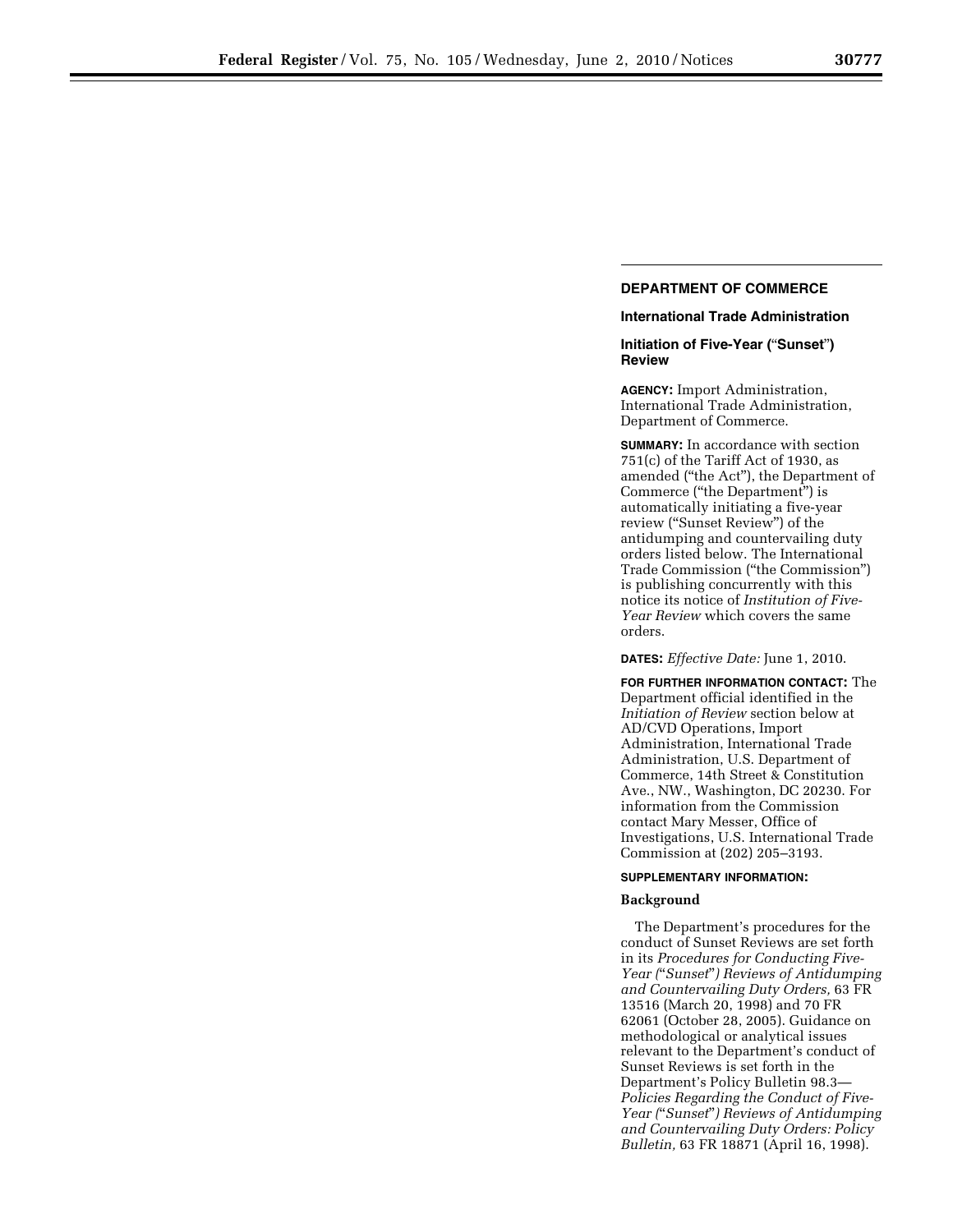# **Initiation of Review**

In accordance with 19 CFR 351.218(c), we are initiating the Sunset Review of the following antidumping and countervailing duty orders:

| DOC Case No.                                                  | ITC Case No.                                                           | Country                                               | Product                                                                                                 | Department<br>contact                                                                                                                                                             |
|---------------------------------------------------------------|------------------------------------------------------------------------|-------------------------------------------------------|---------------------------------------------------------------------------------------------------------|-----------------------------------------------------------------------------------------------------------------------------------------------------------------------------------|
| A-405-803<br>A-201-834<br>A-421-811<br>A-405-803<br>A-423-808 | 731-TA-1084<br>731-TA-1085<br>731-TA-1086<br>731-TA-1087<br>731-TA-788 | Finland<br>Mexico<br>Netherlands<br>Sweden<br>Belgium | Carboxymethyl-cellulose<br>Carboxymethyl-cellulose<br>Stainless Steel Plate in Coils (2nd Re-<br>view). | Dana Mermelstein (202) 482-1391.<br>Dana Mermelstein (202) 482-1391.<br>Dana Mermelstein (202) 482-1391.<br>Dana Mermelstein (202) 482-1391.<br>Brandon Farlander (202) 482-0182. |
| A-475-822                                                     | 731-TA-790                                                             | Italy                                                 | Stainless Steel Plate in Coils (2nd Re-<br>view).                                                       | Brandon Farlander (202) 482-0182.                                                                                                                                                 |
| A-580-831                                                     | 731-TA-791                                                             | Korea                                                 | Stainless Steel Plate in Coils (2nd Re-<br>view).                                                       | Brandon Farlander (202) 482-0182.                                                                                                                                                 |
| A-791-805                                                     | 731-TA-792                                                             | South Africa                                          | Stainless Steel Plate in Coils (2nd Re-<br>view).                                                       | Brandon Farlander (202) 482-0182.                                                                                                                                                 |
| A-583-830                                                     | 731-TA-783                                                             | Taiwan                                                | Stainless Steel Plate in Coils (2nd Re-<br>view).                                                       | Brandon Farlander (202) 482-1391.                                                                                                                                                 |
| A-428-825                                                     | 731-TA-798                                                             | Germany                                               | Stainless Steel Sheet and Strip in Coils<br>(2nd Review).                                               | Dana Mermelstein (202) 482-1391.                                                                                                                                                  |
| A-475-824                                                     | 731-TA-799                                                             | Italy                                                 | Stainless Steel Sheet and Strip in Coils<br>(2nd Review).                                               | Dana Mermelstein (202) 482-1391.                                                                                                                                                  |
| A-588-845                                                     | 731-TA-800                                                             | Japan                                                 | Stainless Steel Sheet and Strip in Coils<br>(2nd Review).                                               | Dana Mermelstein (202) 482-1391.                                                                                                                                                  |
| A-580-834                                                     | 731-TA-801                                                             | Korea                                                 | Stainless Steel Sheet and Strip in Coils<br>(2nd Review).                                               | Dana Mermelstein (202) 482-1391.                                                                                                                                                  |
| A-201-822                                                     | $731 - TA - 802$                                                       | Mexico                                                | Stainless Steel Sheet and Strip in Coils<br>(2nd Review).                                               | Dana Mermelstein (202) 482-1391.                                                                                                                                                  |
| A-583-831                                                     | 731-TA-803                                                             | Taiwan                                                | Stainless Steel Sheet and Strip in Coils<br>(2nd Review).                                               | Dana Mermelstein (202) 482-1391.                                                                                                                                                  |
| C-423-809                                                     | 701-TA-376                                                             | Belgium                                               | Stainless Steel Plate in Coils (2nd Re-<br>view).                                                       | Brandon Farlander (202) 482-0182.                                                                                                                                                 |
| C-791-806                                                     | 701-TA-379                                                             | South Africa                                          | Stainless Steel Plate in Coils (2nd Re-<br>view).                                                       | Brandon Farlander (202) 482-0182.                                                                                                                                                 |
| C-580-835                                                     | 701-TA-382                                                             | Korea                                                 | Stainless Steel Sheet and Strip in Coils<br>(2nd Review).                                               | Brandon Farlander (202) 482-0182.                                                                                                                                                 |

# **Filing Information**

As a courtesy, we are making information related to Sunset proceedings, including copies of the pertinent statute and Department's regulations, the Department schedule for Sunset Reviews, a listing of past revocations and continuations, and current service lists, available to the public on the Department's Internet Web site at the following address: *http://ia.ita.doc.gov/sunset/.* All submissions in these Sunset Reviews must be filed in accordance with the Department's regulations regarding format, translation, service, and certification of documents. These rules can be found at 19 CFR 351.303.

Pursuant to 19 CFR 351.103(d), the Department will maintain and make available a service list for these proceedings. To facilitate the timely preparation of the service list(s), it is requested that those seeking recognition as interested parties to a proceeding contact the Department in writing within 10 days of the publication of the Notice of Initiation.

Because deadlines in Sunset Reviews can be very short, we urge interested

parties to apply for access to proprietary information under administrative protective order (''APO'') immediately following publication in the **Federal Register** of this notice of initiation by filing a notice of intent to participate. The Department's regulations on submission of proprietary information and eligibility to receive access to business proprietary information under APO can be found at 19 CFR 351.304– 306.

#### **Information Required From Interested Parties**

Domestic interested parties defined in section 771(9)(C), (D), (E), (F), and (G) of the Act and 19 CFR 351.102(b) wishing to participate in a Sunset Review must respond not later than 15 days after the date of publication in the **Federal Register** of this notice of initiation by filing a notice of intent to participate. *See* 19 CFR 351.218(d)(1)(i). The required contents of the notice of intent to participate are set forth at 19 CFR 351.218(d)(1)(ii). In accordance with the Department's regulations, if we do not receive a notice of intent to participate from at least one domestic interested

party by the 15-day deadline, the Department will automatically revoke the order without further review. *See* 19 CFR 351.218(d)(1)(iii).

If we receive an order-specific notice of intent to participate from a domestic interested party, the Department's regulations provide that *all parties*  wishing to participate in the Sunset Review must file complete substantive responses not later than 30 days after the date of publication in the **Federal Register** of this notice of initiation. The required contents of a substantive response, on an order-specific basis, are set forth at 19 CFR 351.218(d)(3). Note that certain information requirements differ for respondent and domestic parties. Also, note that the Department's information requirements are distinct from the Commission's information requirements. Please consult the Department's regulations for information regarding the Department's conduct of Sunset Reviews.1 Please

 $^{\rm 1}$  In comments made on the interim final sunset regulations, a number of parties stated that the proposed five-day period for rebuttals to substantive responses to a notice of initiation was insufficient. This requirement was retained in the